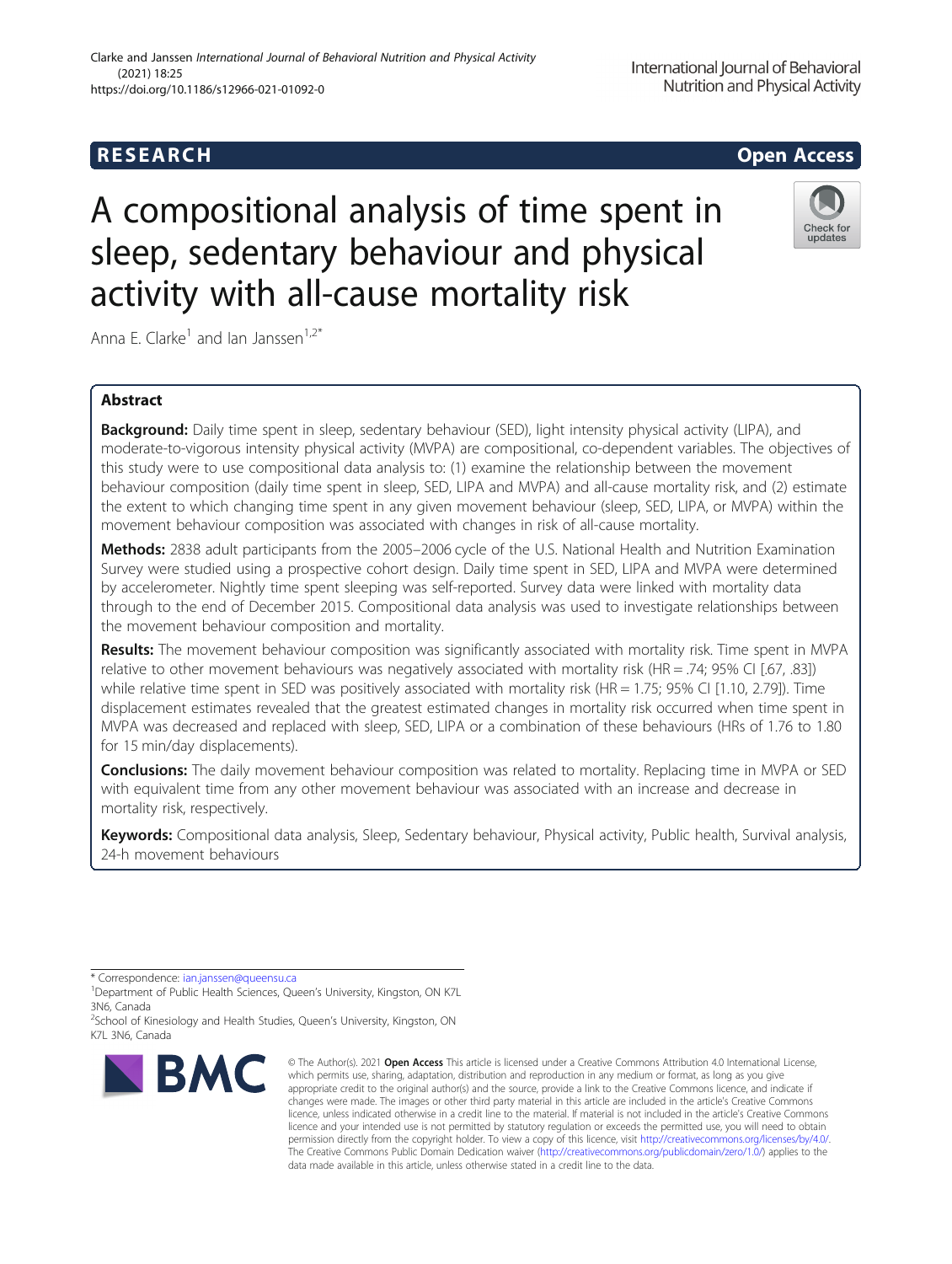# Background

Sleep, sedentary behaviour (SED), light intensity physical activity (LIPA), and moderate-to-vigorous intensity physical activity (MVPA) are movement behaviours and time spent in these behaviours adds up to a constant 24 h per day sum [\[1](#page-10-0), [2](#page-10-0)]. Short and long sleep durations and greater time spent in SED have been associated with an increased risk of mortality whereas more time spent being physically active has been associated with reduced mortality risk [\[3](#page-10-0)–[5](#page-10-0)]. Previous studies have largely explored associations between individual movement behaviours and mortality in isolation. Recently, researchers have explored how multiple movement behaviours, such as the combination of high SED and low MVPA, influence mortality [[6](#page-10-0), [7](#page-10-0)].

The relationships between multiple movement behaviours with morbidity and mortality have generally been studied using standard regression techniques that include movement behaviours as independent variables in a regression model  $[6, 7]$  $[6, 7]$  $[6, 7]$  $[6, 7]$ . While this has shed additional light on how combinations of movement behaviours influence health, as explained elsewhere  $[1, 2, 8, 9]$  $[1, 2, 8, 9]$  $[1, 2, 8, 9]$  $[1, 2, 8, 9]$  $[1, 2, 8, 9]$  $[1, 2, 8, 9]$  $[1, 2, 8, 9]$  $[1, 2, 8, 9]$  $[1, 2, 8, 9]$ , there are numerous limitations to the statistical approaches used in these studies and using standard regression techniques to study movement behaviours is problematic and may lead to erroneous conclusions [[1,](#page-10-0) [2,](#page-10-0) [8](#page-10-0), [9](#page-10-0)]. To avoid these problems, compositional data analysis (CoDA) can be used. CoDA is a statistical approach suitable for co-dependent variables that are relative components of a finite sum [\[10](#page-10-0)], such as time spent in movement behaviours adding up to the 24-h day [\[1](#page-10-0), [2](#page-10-0), [8](#page-10-0), [9\]](#page-10-0). As noted in a new systematic review, the few 24 h movement behaviour studies that have used CoDA have largely been cross-sectional in nature and limited to examining a small selection of health indicators such as adiposity, cardiometabolic risk factors, and measures of mental health  $[11]$  $[11]$  $[11]$ . A key conclusion from this review is that the daily movement behaviour composition is associated with a variety of health outcomes. The authors also reported that relative time spent in MVPA was favourably associated with health outcomes and associations for time reallocation estimates were consistently favourable when time was reallocated to MVPA (from other movement behaviours) and unfavourable when MVPA was removed and replaced with sleep, SED or LIPA. These estimates also revealed favourable associations for health outcomes when time was removed from SED and replaced with LIPA or MVPA. Subsequent to the conduct of the aforementioned systematic review [[11\]](#page-10-0), several new cross-sectional studies have examined the association between the 24-h movement behaviour composition and health indicators [\[12](#page-10-0)–[20](#page-10-0)]. However, to our knowledge, only one longitudinal study has used CoDA to examine the association between the full 24-h movement behaviour composition (i.e., time spent in sleep +  $SED + LIPA + MVPA$  and health [\[21](#page-10-0)]. The authors found that the composition of time spent in sleep, SED, LIPA and MVPA was significantly associated with risk of all-cause mortality during a 5–6 year follow-up. They showed in graphic format that replacing time spent in any movement behaviour with MVPA was associated with a lower mortality risk. Replacing time spent in sleep or SED with LIPA and replacing time spent in SED with sleep were also favourable. A key limitation of that study was the inclusion of participants with as little as one valid day of accelerometry data. A single day may not accurately or reliably reflect participants' habitual movement patterns and could result in misclassification of their movement behaviour composition [\[22,](#page-10-0) [23](#page-10-0)]. Studies have suggested that 4 days of accelerometer data are necessary to obtain reliable measures of physical activity (ICC  $\geq$  0.80) [[22](#page-10-0), [23\]](#page-10-0). Another limitation was the short follow-up and number of deaths, as such the study may have been subject to increased reverse causality bias [[24](#page-10-0)] and may not have had adequate power to detect associations for all movement behaviours. Furthermore, the time displacement findings were only presented graphically, so readers are unable to extract specific hazard ratio values corresponding to time displacement estimates. Confounder selection in this study is also concerning. A comprehensive measure of the diet was missing, yet two health status covariates that lie on the causal pathway between movement behaviours and mortality were included.

The objectives of this study were to use a CoDA approach to: (1) investigate whether the composition of time spent in sleep, SED, LIPA and MVPA was associated with all-cause mortality risk; and, (2) estimate the degree to which changing time in any given movement behaviour (sleep, SED, LIPA, or MVPA) within the movement behaviour composition was associated with changes in risk of all-cause mortality.

# Methods

# Data source and study participants

This study used data from the 2005–2006 cycle of the U.S. National Health and Nutrition Examination Survey (NHANES). The NHANES is a series of surveys and physical health measures that aim to assess the health and nutritional status of the American population [[25](#page-10-0), [26\]](#page-10-0). The NHANES surveys a nationally representative sample using a stratified, multistage probability design of civilian, non-institutionalized participants. NHANES data are publicly accessible and include survey and interview data collected in a home interview, physical and biological measures obtained in a mobile exam centre visit and follow-up record linkage for mortality. Unlike other cycles of the NHANES, the 2005–2006 cycle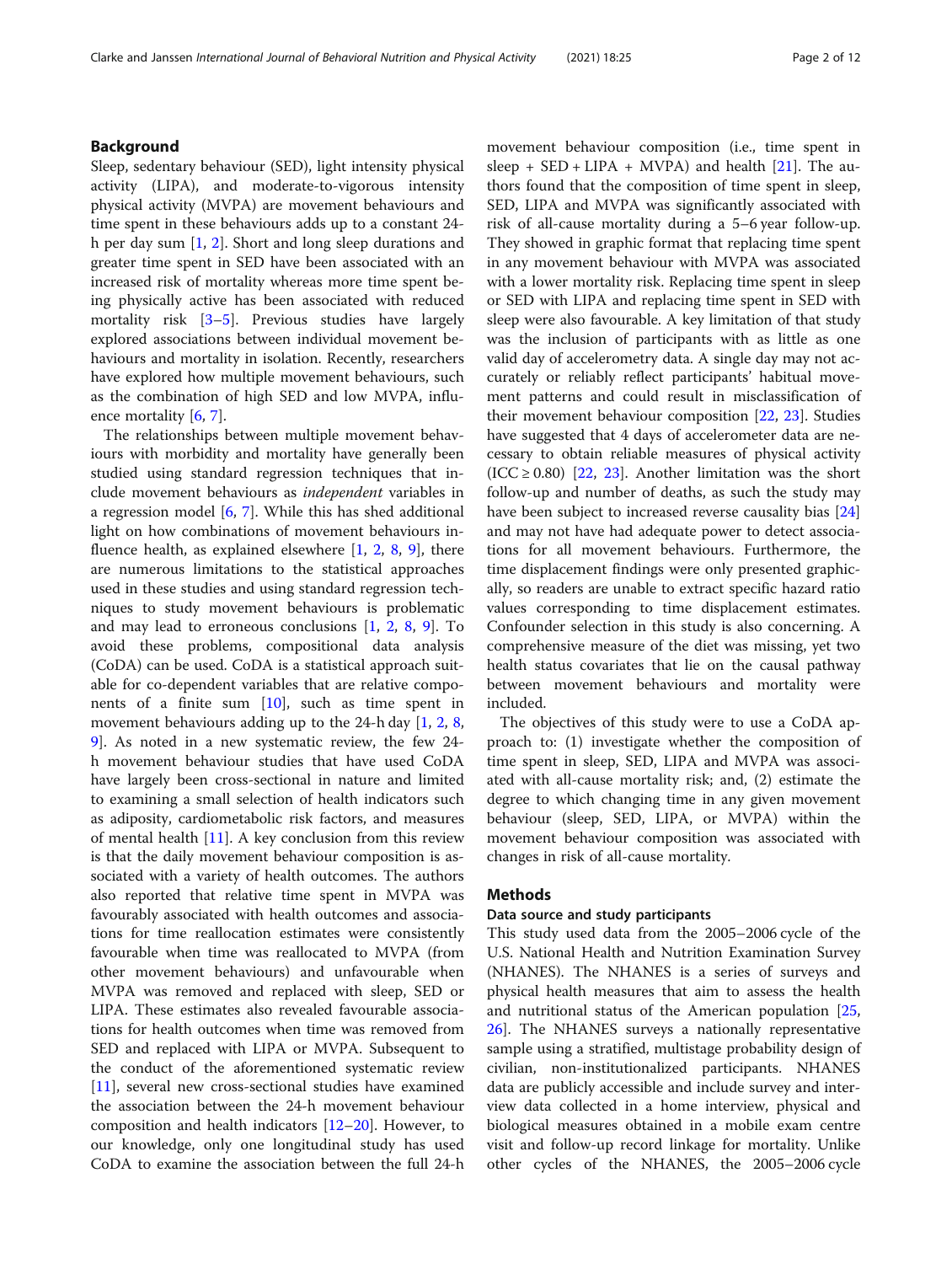collected objective waking movement behaviour data and information on sleep duration, which allowed us to evaluate the entire 24-h movement behaviour composition. Ethics approval was obtained from the National Center for Health Statistics. Participants provided written, informed consent.

To be included in this study, NHANES participants were required to be at least 20 years old and not pregnant at the time of their mobile examination centre visit and provided consent for mortality follow-up ( $n = 4641$ ). Participants were excluded if they had less than 4 days of valid accelerometry data (defined as ≥10 h of wear time,  $n = 1691$ ) or were missing self-reported sleep data  $(n = 4)$ . One participant missing education covariate data was excluded. Participants who suffered an accidental death  $(n = 15)$  during the follow-up period were excluded because these were not expected to be related to the movement behaviour composition. Furthermore, participants who died prior to 1 year of follow up  $(n =$ 27) were excluded to maintain a relevant exposure time window and reduce the potential for misclassification of habitual movement behaviour patterns which may have been altered close to death. Finally, 65 participants who were long sleepers (i.e., reported sleeping 10 or more hours per night [\[27](#page-10-0)]) were excluded since there were not enough long sleepers to power a separate analysis. This left a final study sample of 2838 adult participants.

# Exposure: movement behaviour composition

The exposure of interest was participants' baseline movement behaviour composition as assessed in 2005– 2006. Participants were asked to wear a uniaxial accelerometer (Actigraph PAM-7164, Pensacola, FL) on their right hip for 7 consecutive days [\[28](#page-10-0)]. Participants were instructed to remove the accelerometers at bedtime and to keep them dry (e.g., remove when swimming or bathing). The accelerometers recorded movement intensity (magnitude of acceleration) over 10,080 consecutive 1 min intervals – one interval for each minute of the week - and these data were used to determine time spent in SED, LIPA, and MVPA. Non-wear time (i.e., when participants were not wearing the accelerometer) was defined as ≥90 consecutive minutes where the intensity count was equal to zero, allowing for up to 2 consecutive minutes with intensity counts between 1 and 99 [\[29\]](#page-10-0). Invalid accelerometer collection days (i.e., wear time < 10 h) and participants with insufficient valid accelerometer data (i.e.,  $\lt 4$  valid days) were removed [[29,](#page-10-0) [30\]](#page-10-0). The remaining accelerometer count data was used to determine average daily time spent in SED (< 100 counts per minute), LIPA (100–2019 counts per minute), and MVPA ( $\geq$ 2020 counts per minute) [[29,](#page-10-0) [31\]](#page-10-0).

Information on sleep duration to the nearest hour was gathered from responses to the computer-assisted personal interview item "How much sleep do you actually get at night on weekdays or workdays?". Responses were rounded to the nearest hour and could range from 1 to 12 h/night. Average sleep duration was expressed as a proportion of 24 h. The remaining proportion of 24 h (i.e. 24 h minus self-reported sleep duration), was used to normalize average time spent in SED, LIPA and MVPA per day, which was then expressed as a proportion of the full 24-h day. There were 8 zero values for average daily time spent in MVPA and a single zero value for SED. These zero values were assigned the smallest possible value that we could have detected (i.e., 1 minute per week).

# Outcome: mortality

NHANES survey data were linked with mortality data through December 31st, 2015 using probabilistic record matching with the National Death Index, a database of all U.S. deaths [[32\]](#page-11-0). The National Death Index has a sensitivity of 87–98% and specificity of 99–100%  $[32, 33]$  $[32, 33]$  $[32, 33]$  $[32, 33]$  $[32, 33]$ . Other sources of mortality information were also used including linkage with Social Security administration and active follow-up. The public-use linked mortality file was used to obtain vital status (assumed alive or assumed deceased), leading underlying cause of death and follow-up time in person months from the date of the mobile examination centre visit to the date of death or end of the follow-up period.

# Covariates

Covariates were investigated as possible confounders based on their known association with mortality and at least one movement behaviour, but only if they did not lie on the causal pathway. Covariate measures were obtained using self-reported questionnaires, in person interviews (including 24-h food recalls), and direct physical measures. Several potential covariates were considered including age (continuous), sex (male or female), race/ethnicity (non-Hispanic white, non-Hispanic black, Mexican-American, other Hispanic, other race including multi-racial), smoking status (non-smoker, former smoker, current smoker), highest level of education (< high school, high school, college degree), family povertyto-income ratio, body mass index (BMI) category, alcohol consumption, and diet quality. Family povertyto-income ratio was determined by dividing family income by poverty guidelines specific to family size, year and state. Poverty-to-income-ratio values were categorized into weighted quartiles. BMI was calculated from height and weight measurements collected by health technicians and categorized into underweight (< 18.5 kg/ m<sup>2</sup>), normal weight  $(18.5-24.9 \text{ kg/m}^2)$ , overweight  $(25-$ 29.9 kg/m<sup>2</sup>), obese class I (30-34.9 kg/m<sup>2</sup>), and obese class II or higher  $(\geq 35 \text{ kg/m}^2)$  [[34\]](#page-11-0). Alcohol consumption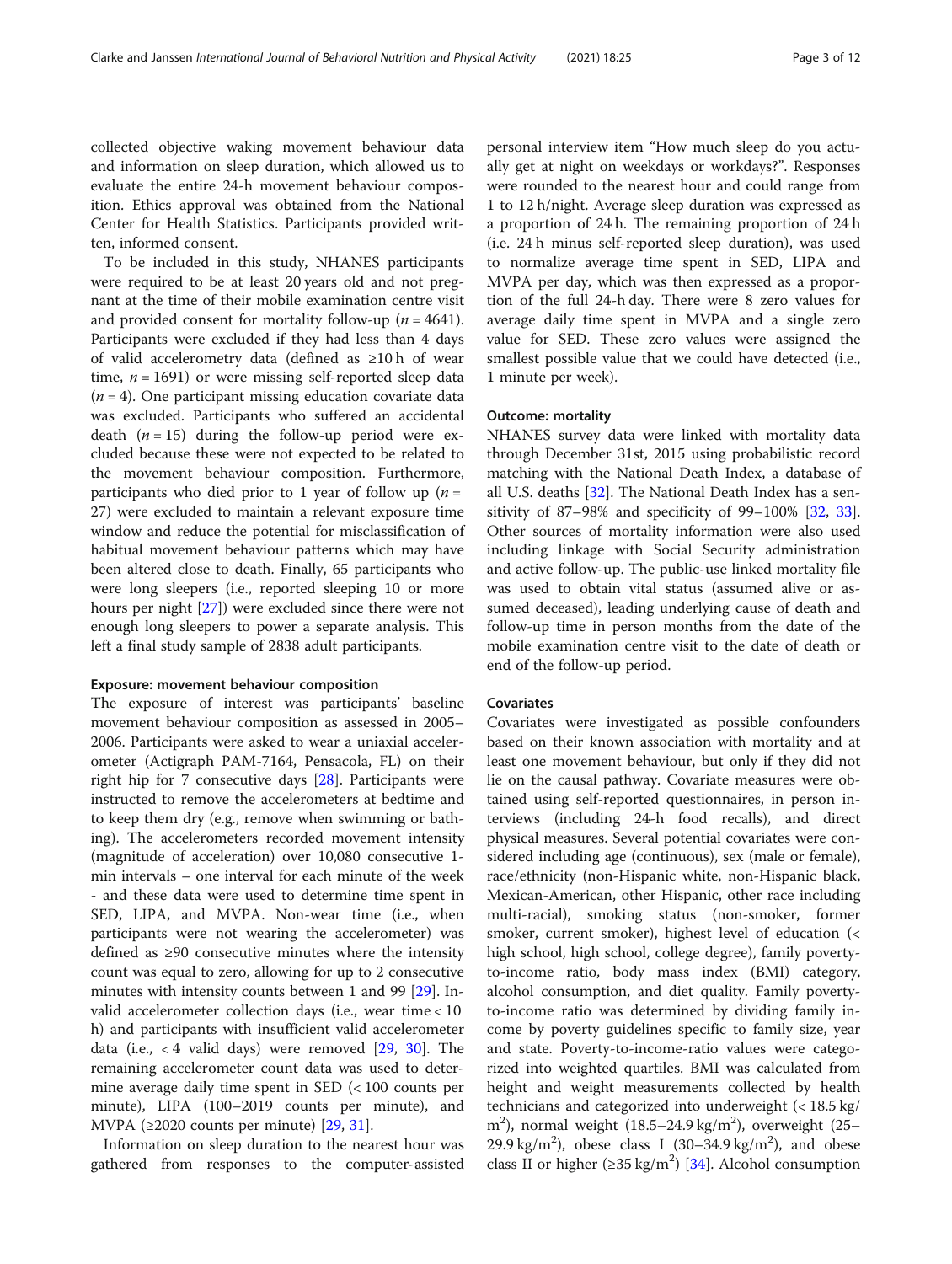was categorized as non-drinkers, light-to-moderate drinkers (1–14 drinks/week for men, 1–7 drinks/week for women), and heavy drinkers (> 14 drinks/week for men,  $> 7$  drinks/week for women) based on existing guidelines [[35\]](#page-11-0). A healthy eating index score, a diet quality tool that measures conformance with the 2010 Dietary Guidelines for Americans, was derived for each participant using several dietary variables that were captured from two 24-h food recall assessments and a food frequency questionnaire [[36](#page-11-0)]. Weighted quartiles of the health eating index scores were calculated. A 'missing' category for participants with missing values was created for some variables (family poverty-to-income ratio  $[n =$ 116], BMI  $[n = 11]$ , alcohol consumption  $[n = 179]$  and diet quality  $[n = 91]$  to avoid removing these observations from the analyses and help preserve statistical power.

# Analysis strategy

Statistical analyses were performed in SAS version 9.4 (SAS Inc., Carry, NC). NHANES survey design and sample weights were accounted for in the analyses using SURVEY functions. Conventional descriptive statistics were derived (e.g., means, proportions, death rates) for the variables of interest. CoDA was used to describe the movement behaviour variables, to determine their codependence, and to assess the association between the movement behaviour composition and its components with all-cause mortality risk. CoDA is suitable for data that make up portions of a finite whole (i.e., movement behaviours in a 24-h day) [[8\]](#page-10-0). Geometric means for time spent in each movement behaviour were calculated (adjusted to collectively add to 100% or 24 h) as they better capture the central tendency of compositional data than conventional arithmetic means [\[1](#page-10-0), [8](#page-10-0)].

The codependence between movement behaviours was assessed using pair-wise log ratio variances between all behaviours [e.g. variance of ln (sleep/SED)] and scaled to aid in interpretation  $[(e^{-\frac{t^2}{2}})$  where t is any log ratio variance]. Values for these pair-wise log ratio variances could range from zero to one; values closer to one indicated a higher codependence. Cox proportional hazards regression models were used to examine the association between the movement behaviour composition and mortality risk. Prior to fitting the regression models, the movement behaviour variables were transformed from their natural space, the constrained simplex (i.e., a 24-h day) onto standard real space. For this step, *isometric log* ratio (ilr) transformations were used to express the movement behaviour composition as ratios of its parts (i.e., absolute time spent in sleep, SED, LIPA and MVPA). This transformation generated *ilr* coordinates in real space based on a sequential partition of one

movement behaviour to the remaining movement behaviours (e.g., time spent in sleep relative to SED, LIPA and MVPA) [[8\]](#page-10-0). Daily activity composition allotted into four parts (sleep, SED, LIPA and MVPA) was expressed as three *ilr* coordinates  $[z_{i1}, z_{i2}, z_{i3}]$ . These *ilr* coordinates captured the combined distribution of all parts of the composition (time spent in sleep, SED, LIPA, and MVPA). For example, ilr coordinates for sleep's relative contribution were found as follows:

$$
Z_{i1} = \sqrt{\frac{3}{4}} \ln\left(\frac{sleep_i}{\sqrt[3]{SB_i \times MVPA_i \times LIPA_i}}\right), Z_{i2}
$$
  
=  $\sqrt{\frac{2}{3}} \ln\left(\frac{SB_i}{\sqrt{MVPA_i \times LIPA_i}}\right), and Z_{i3}$   
=  $\sqrt{\frac{1}{2}} \ln\left(\frac{MVPA_i}{\sqrt{LIPA_i}}\right)$ 

After movement behaviour data were ilr transformed, Cox proportional hazards regression models estimating survival were built using the corresponding set of three ilr coordinates for each movement behaviour and the confounding variables as explanatory variables. Overall maximum likelihood test statistics from the robust regression models were used to assess the significance of the entire movement behaviour composition. The coefficient and p-value corresponding to the first ilr coordinate variable were used to assess if that specific movement behaviour was significantly associated with mortality, *relative* to time spent in the remaining movement behaviours. Only the first *ilr* coordinate variable in each model was interpreted as it contained all the relevant information regarding a participant's movement behaviour composition (e.g. sleep relative to the remaining movement behaviours) [\[1,](#page-10-0) [8](#page-10-0)]. The second and third *ilr* coordinate variables were used to fit the model, but not meaningfully interpreted. A backward elimination approach with a liberal  $p$ -value (0.20) was used to remove covariates unrelated to mortality. Statistical interactions by sex and age were investigated based on their a priori consideration as potential effect modifiers. This was done by including product terms between sex and age with each movement behaviour. The proportional hazards assumption held for the final models.

The Cox proportional hazard regression parameters of the *ilr* coordinates are difficult to interpret without a back transformation. To present the results of the Cox models in a more meaningful and interpretable way, we used the results from these models to estimate the extent to which displacing time spent in one movement behaviour with one or more of the remaining movement behaviours predicted changes in mortality [[21](#page-10-0)]. For example, we estimated the hazard ratio (HR) associated with removing 15 min/day from the average time spent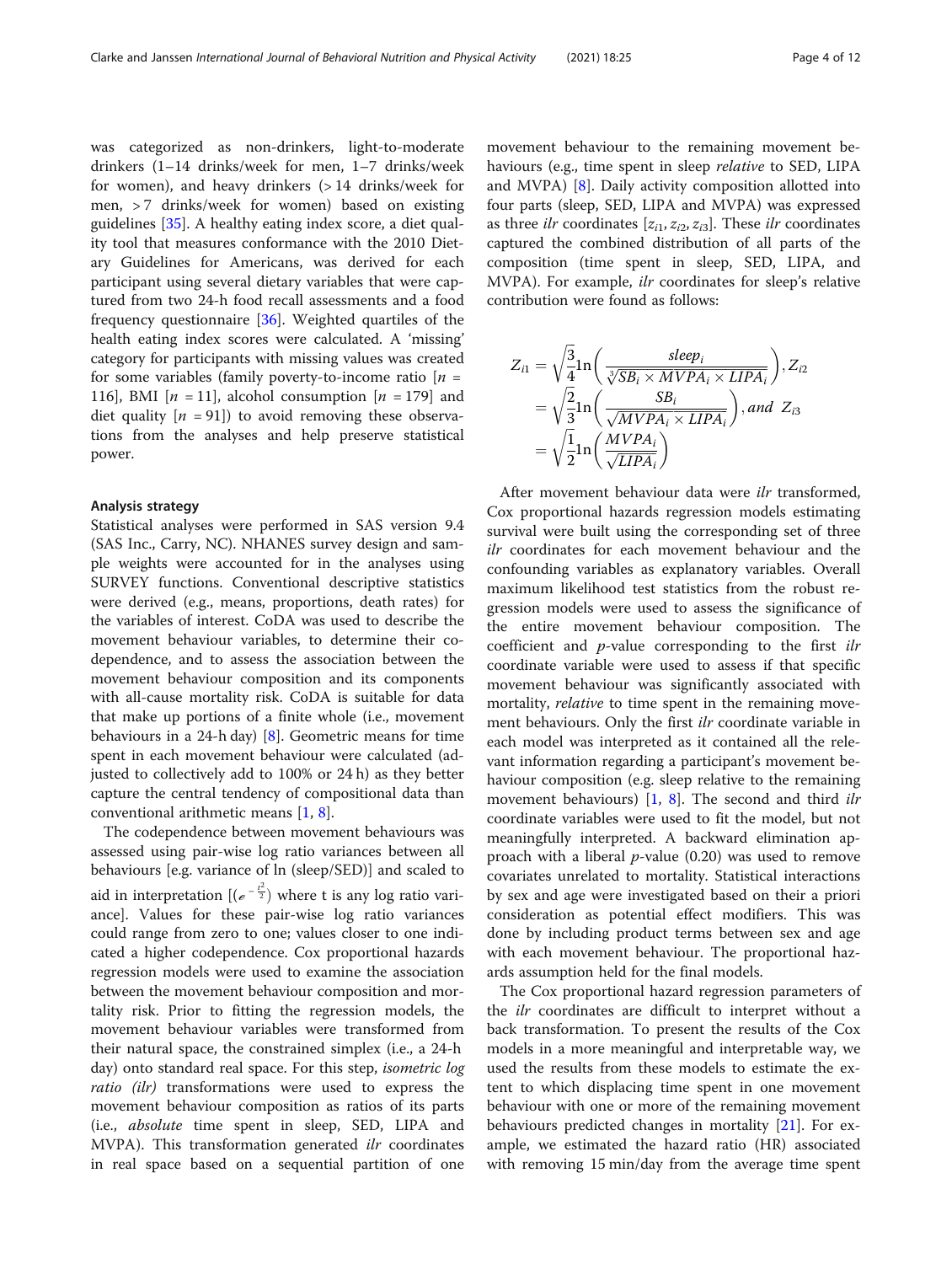in MVPA and adding 15 min/day to the average time spent in sleep. Because compositional data are relative, the time displacement predictions must be made in relation to a reference point [21]. We used the study sample mean movement behaviour composition as the reference point.

# Results

# Descriptive characteristics

Descriptive baseline sociodemographic and health behaviour characteristics are summarized in Table [1.](#page-5-0) On average, participants were aged 46.4 years at baseline. There was a roughly even distribution of males and females (51.8% female). The majority (71.7%) were non-Hispanic white, high school graduates (85%), had overweight or obesity (66%), were non- or former smokers (79%), and were non-drinkers or light-to-moderate drinkers (86.6%).

The geometric means for sleep, SED, LIPA and MVPA were (in hours:minutes per day) 6:58, 10:05, 6:40, and 0: 17, respectively. The corresponding arithmetic means were 6:58, 8:33, 5:45, and 0:23. On average 29% of the 24-h day was spent sleeping, 42% was spent in SED, 28% was spent in LIPA, and 1% was spent in MVPA. Values for the pair-wise log ratio variances could range from 0 (lowest codependence) to 1 (highest codependence). The greatest pair-wise log ratio variances were between sleep and SED (0.99), followed by sleep and LIPA (0.98), and LIPA and SED (0.95). The lowest variances were between MVPA and SED (0.08), MVPA and sleep (0.17), and MVPA and LIPA (0.34). Therefore, MVPA had the least co-dependency with the other movement behaviours.

# Mortality risk

The follow-up length ranged from 1 to 11 years and was 9.7 years on average. During the 26,730 person-years of follow up, a total of 393 deaths occurred for a death rate of 147 per 10,000 person-years. Of the 393 deaths, 231 were in men and 162 were in women.

All-cause mortality risk estimates associated with each movement behaviour relative to the remaining movement behaviours are presented in Table [2](#page-6-0). After backwards elimination, the final regression models were adjusted for age, sex, education, family poverty-toincome ratio, BMI, smoking, alcohol, and diet quality. The 24-h movement behaviour composition was significantly associated with mortality risk ( $p < .0001$  for the overall model fit). The HRs for these models can be interpreted as proportional change in mortality risk associated with an increase in time spent in that behaviour relative to time spent in the remaining movement behaviours. Time spent in MVPA relative to the other movement behaviours was associated with a reduction in

mortality risk  $(HR = .74; 95\% \text{ CI} = .67, .83, p < 0.0001).$ Relative time spent in LIPA was not associated with a significant reduction in mortality risk (HR = .75;  $95\%$  CI = .54, 1.04,  $p = .08$ ). Relative time spent in SED was associated with an increase in mortality risk  $(HR = 1.75; 95\%)$  $CI = 1.10$ , 2.79,  $p = 0.02$ ). Relative time spent in sleep was not associated with mortality risk  $(HR = 1.02; 95\% \text{ CI} =$ .64, 1.63,  $p = 0.90$ ).

# Sensitivity analysis

For sex, none of the interaction terms were statistically significant. For age, only the interaction term containing LIPA relative to the remaining movement behaviours was statistically significant ( $p = .002$ ). Based on existing literature, we hypothesised that this difference in the strength of the association between relative LIPA and mortality across different ages was attributable to variations in MVPA levels and not truly a differential association [\[37](#page-11-0)]. Indeed, in the present study when adults accumulated similar amounts of MVPA per day, associations for LIPA relative to the remaining movement behaviours were in the same direction regardless of age. For example, when participants obtained < 5 min per day of MVPA, relative LIPA was associated with lower mortality risk among both participants under 60 years old and participants 60 years of age and older. In contrast, when participants obtained 15 or more minutes per day of MVPA on average, this was not observed. As such, analyses are presented in all ages combined. Finally, we re-ran the compositional Cox models after included all 3384 participants with ≥1 valid day of accelerometer data. The HR were similar to those observed in the analysis based on the 2838 participants with ≥4 valid days of accelerometer data (Table [2\)](#page-6-0). Specifically, the HR were 1.11 (95% CI = .73, 1.69,  $p = .59$ ) for relative time spent in sleep, 1.86 (95% CI = 1.21, 2.88,  $p = .01$ ) for relative time spent in SED, .65 (95% CI = .46, 0.90,  $p = .01$ ) for relative time spent in LIPA, and  $.75$  (95% CI = .67, .84,  $p < .0001$ ) for relative time spent in MVPA.

# Compositional isometric substitution modelling

Figures [1](#page-7-0) and [2](#page-8-0) depict how parameter estimates from the regression models were used to estimate changes in mortality risk associated with equivalent time displacements from the mean movement behaviour composition. Figure [1](#page-7-0) shows predicted changes in mortality risk associated with replacing time spent in one movement behaviour with another movement behaviour (e.g., removing 15 min/day of sleep and adding 15 min/day of SED). Figure [2](#page-8-0) depicts estimated changes in mortality risk associated with displacing time spent in one movement behaviour to or from a combination of the remaining movement behaviours based on the relative proportional daily contribution of behaviours. For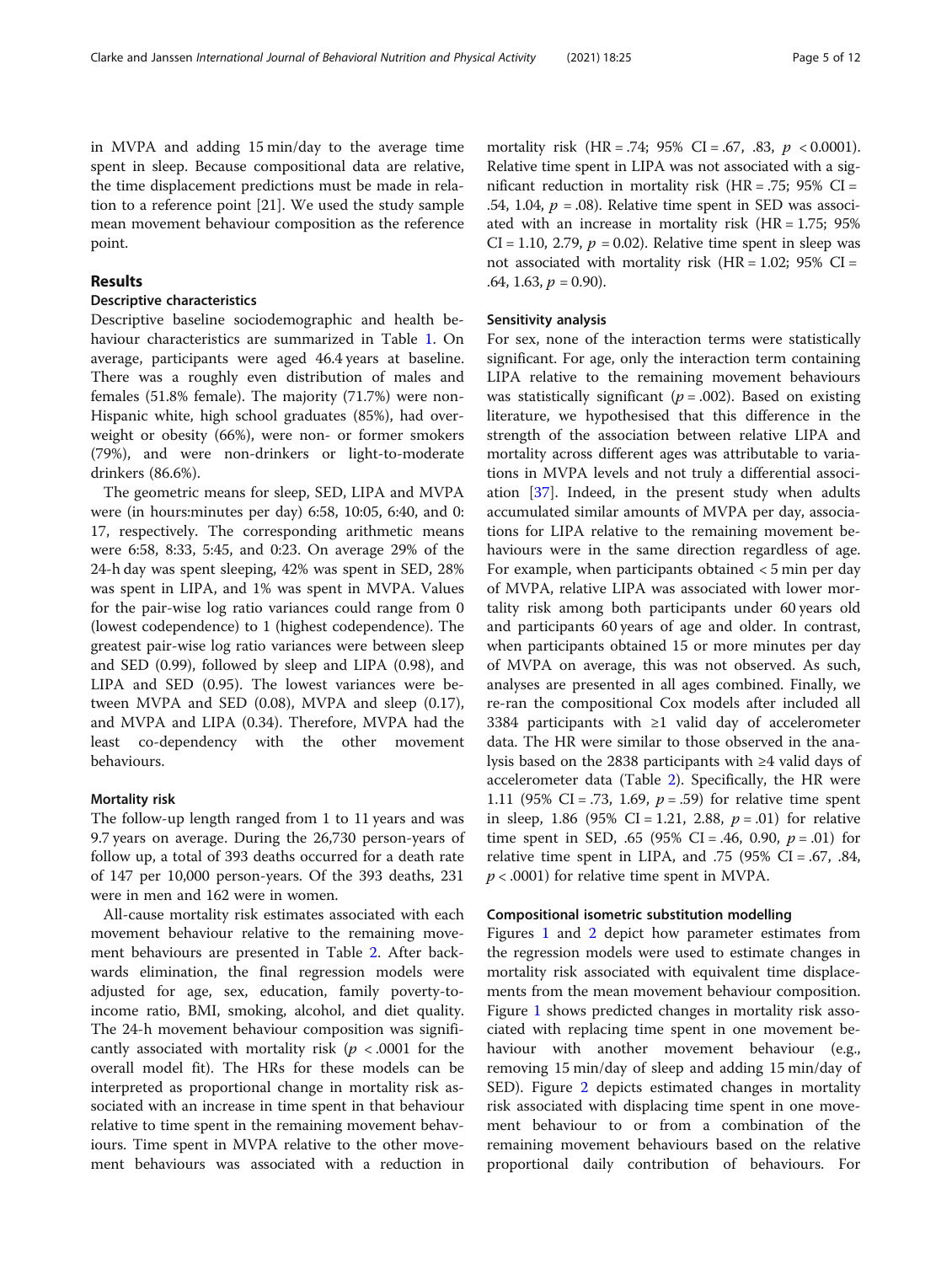# <span id="page-5-0"></span>Table 1 Participant characteristics

| Variable                             | n    | %    | <b>Weighted N</b> | Weighted % |
|--------------------------------------|------|------|-------------------|------------|
| Sex                                  |      |      |                   |            |
| Male                                 | 1461 | 51.5 | 98,445,733        | 48.2       |
| Female                               | 1377 | 48.5 | 105,912,178       | 51.8       |
| Age                                  |      |      |                   |            |
| $20 - 39$                            | 829  | 29.2 | 77,648,076        | 38.0       |
| $40 - 60$                            | 995  | 35.1 | 81,118,121        | 39.7       |
| $\geq 60$                            | 1014 | 35.7 | 45,591,714        | 22.3       |
| Race/Ethnicity                       |      |      |                   |            |
| Mexican American                     | 573  | 20.2 | 16,113,144        | 7.9        |
| Other Hispanic                       | 82   | 2.9  | 7,252,096         | 3.5        |
| Non-Hispanic white                   | 1453 | 51.2 | 146,521,928       | 71.7       |
| Non-Hispanic black                   | 620  | 21.9 | 23,438,894        | 11.5       |
| Other (including multi-racial)       | 110  | 3.9  | 11,031,849        | 5.4        |
| Education                            |      |      |                   |            |
| < High school                        | 726  | 25.6 | 30,712,002        | 15.0       |
| High school                          | 1513 | 53.3 | 118,267,386       | 57.9       |
| College graduate                     | 599  | 21.1 | 55,378,522        | 27.1       |
| Poverty-to-income ratio              |      |      |                   |            |
| Below poverty threshold $(< 1)$      | 395  | 13.9 | 17,970,937        | 8.8        |
| At or above poverty threshold $(≥1)$ | 2327 | 82.0 | 180,200,584       | 88.2       |
| Missing                              | 116  | 4.1  | 6,186,389         | 3.0        |
| <b>BMI Category</b>                  |      |      |                   |            |
| Underweight                          | 36   | 1.3  | 3,117,177         | 1.5        |
| Normal weight                        | 817  | 28.8 | 65,554,605        | 32.1       |
| Overweight                           | 993  | 35.0 | 66,951,444        | 32.8       |
| Obese class I                        | 580  | 20.4 | 38,713,305        | 18.9       |
| Obese class $II +$                   | 401  | 14.1 | 29,269,908        | 14.3       |
| Missing                              | 11   | 0.4  | 751,472           | 0.4        |
| Alcohol consumption                  |      |      |                   |            |
| Non-drinker                          | 935  | 33.0 | 56,036,438        | 27.4       |
| Light-to-moderate drinker            | 1536 | 54.1 | 120,840,686       | 59.1       |
| Heavy drinker                        | 188  | 6.6  | 16,811,619        | 8.2        |
| Missing                              | 179  | 6.3  | 10,669,167        | 5.2        |
| Smoking status                       |      |      |                   |            |
| Non-smoker                           | 1496 | 52.7 | 108,550,690       | 53.1       |
| Former smoker                        | 787  | 27.7 | 529,45,457        | 25.9       |
| Current smoker                       | 555  | 19.6 | 428,61,763        | 21.0       |
| Healthy eating index                 |      |      |                   |            |
| Poor $(< 50)$                        | 1250 | 44.1 | 95,280,809        | 46.6       |
| Needs improvement (50-80)            | 1418 | 50.0 | 97,650,947        | 47.8       |
| Good (80-100)                        | 79   | 2.8  | 5,915,565         | 2.9        |
| Missing                              | 91   | 3.2  | 5,510,589         | 2.7        |

Note: n refers to the sample size while N refers to the number of participants that the sample represents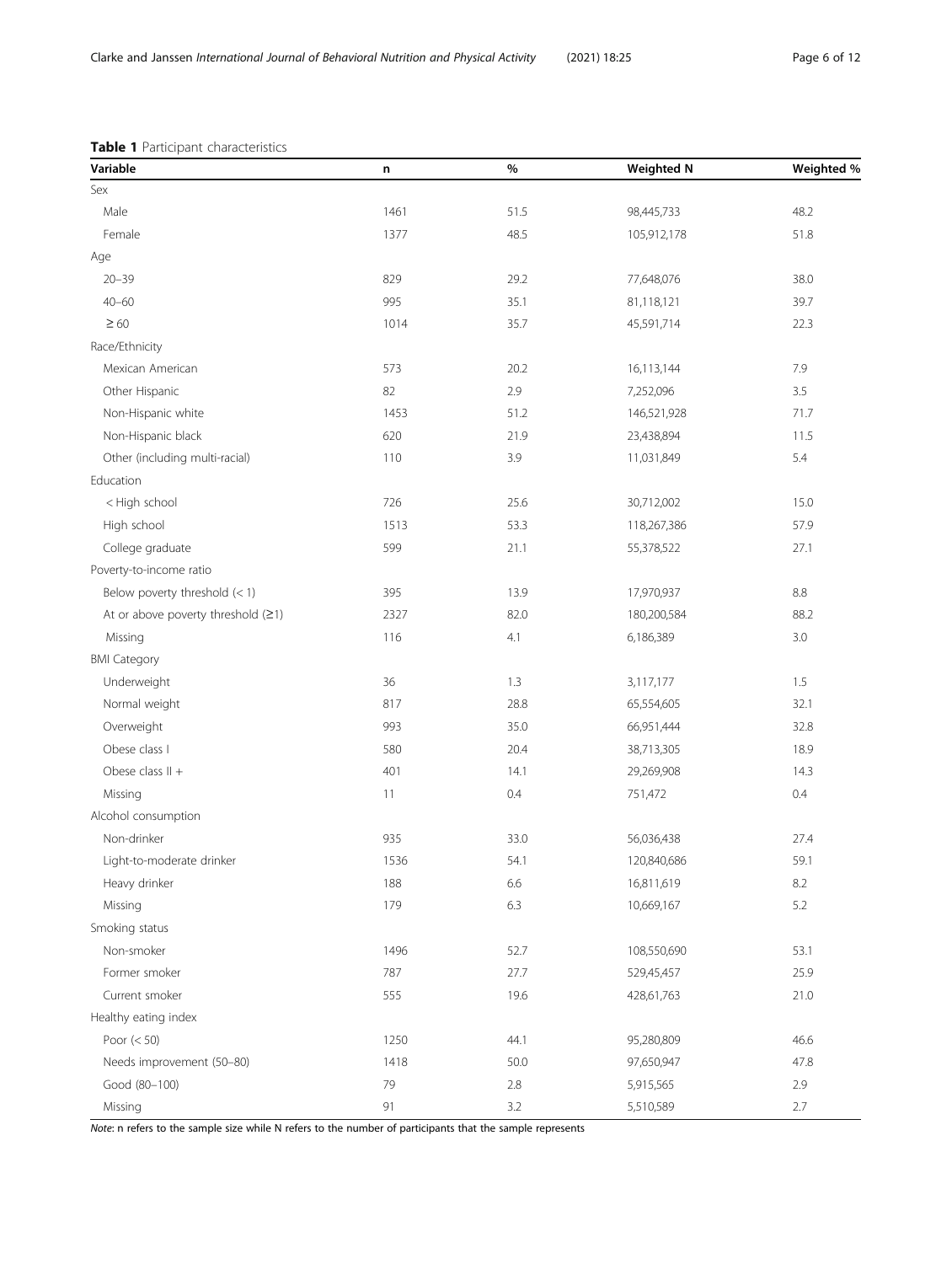| <b>Table 2</b> Compositional COX regression model estimates |                    |                 |                    |                 |                    |                 |                     |                 |  |
|-------------------------------------------------------------|--------------------|-----------------|--------------------|-----------------|--------------------|-----------------|---------------------|-----------------|--|
| Model                                                       | Sleep              |                 |                    | SED             |                    | LIPA            |                     | <b>MVPA</b>     |  |
| <i>p</i> -value                                             | <b>HR (95% CI)</b> | <i>p</i> -value | <b>HR (95% CI)</b> | <i>p</i> -value | <b>HR (95% CI)</b> | <i>p</i> -value | <b>HR (95% CI)</b>  | <i>p</i> -value |  |
| < .0001                                                     | 1.02 (.64, 1.63)   | 0.9             | 1.75 (1.10, 2.79)  | 0.02            | $0.75$ (.54, 1.04) | 0.08            | $0.74$ $(.67, .83)$ | <.0001          |  |

<span id="page-6-0"></span>Table 2 Compositional Cox regression model estimates

Note: Adjusted for age, sex, education, family poverty-to-income ratio, BMI, smoking status, alcohol consumption, and diet quality. Hazard ratios can be interpreted as proportional change in mortality risk associated with an increase in time spent in that behaviour relative to time spent in the remaining movement behaviours

example, when 15 min/day was removed from the mean time spent in MVPA (Table [3,](#page-8-0) Fig. [2](#page-8-0)), 15 min/day was proportionally redistributed to the remaining movement behaviours such that 4.4 min were added to sleep, 6.4 min were added to SED and 4.2 min were added to LIPA. Values for estimated HRs associated with 15-min/ day time displacements can be seen in Tables [3](#page-8-0) and [4](#page-9-0). Additional hazard ratios for time displacement estimates ranging from 5 min per day to 120 min per day can be found in Additional File [1](#page-9-0).

Estimates revealed an increased mortality risk associated with reallocating 15 min/day of MVPA into sleep (HR = 1.78; 95% CI = 1.47, 2.15), SED (HR = 1.80; 95%  $CI = 1.46, 2.22$ ,  $LIPA$   $(HR = 1.76; 95\%$   $CI = 1.46, 2.13$ , or a combination of sleep, SED, and LIPA  $(HR = 1.78;$ 95% CI = 1.47, 2.15). Conversely, reallocating 15 min/day more time into MVPA by taking 15 min/day out of sleep  $(HR = .85; 95\% \text{ CI} = .81, 0.89), \text{ SED } (HR = .84; 95\% \text{ CI} =$ .78, .90), LIPA (HR = .86; 95% CI = .82, .90), or their combinations  $(HR = .85; 95\% \text{ CI} = .80, .90)$  was associated with a reduction in mortality risk. SED predictions showed that decreasing SED by 15 min/day was associated with a lower mortality risk when that time was reallocated into LIPA  $(HR = .98; 95\% \text{ CI} = .96, 1.00)$  or MVPA (HR = .84; 95% CI = .78, .90). Conversely, increasing SED by 15 min/day was associated with an increase mortality risk if that time was taken from MVPA ( $HR =$ 1.78; 95% CI = 1.47, 2.15). Reallocating 15 min per day to LIPA from sleep or SED was estimated to be associated with a lower mortality risk  $(HR = .99; 95\% \text{ CI} = .99, .99$ and  $HR = .98$ ; 95% CI:= .96, 1.00, respectively). The predictions also suggested that redistributing 15 min to sleep from SED was not associated with a change in mortality risk  $(HR = .99; 95\% \text{ CI} = 0.97, 1.01)$ , but that when sleep replaced MVPA or LIPA it was associated with an increased mortality risk  $(HR = 1.78; 95\% \text{ CI} =$ 1.47, 2.15 and HR = 1.01; 95% CI = 1.01, 1.01). The estimates in Figs. [1](#page-7-0) and [2](#page-8-0) also suggest the relationship between changes in MVPA and mortality risk is asymmetrical. For instance, reallocating 15 min of MVPA to the remaining movement behaviours (Fig. [2](#page-8-0)) was associated with a larger increase in risk (HR = 1.78; 95% CI = 1.46, 2.170) than the reduction in risk (HR = .85; 95% CI = .80, .90) associated with redistributing 15 min of time from the remaining movement behaviours into MVPA.

# **Discussion**

This study used a CoDA framework to investigate the relationship between the daily movement behaviour composition and all-cause mortality. The composition of daily time spent in sleep, SED, LIPA and MVPA was significantly associated with mortality risk. The amount of time spent in MVPA relative to the remaining behaviours was significantly associated with a lower mortality risk whereas relative time spent in SED was significantly associated with an increased mortality risk. Estimates suggest reallocating time into MVPA from any of the other movement behaviours would be associated with a lower risk of mortality. Correspondingly, removing time from MVPA and adding this to any other movement behaviour would be associated with a greater risk of mortality. This relationship was asymmetrical, such that removing MVPA from the geometric mean MVPA value was associated with a greater reduction in mortality risk than the corresponding increase in mortality risk associated with adding MVPA to the geometric mean. This asymmetrical relationship is consistent with other studies that have examined relationships between MVPA relative to the remaining movement behaviours and health outcomes [\[1](#page-10-0), [38](#page-11-0)]. There is a general consensus in the physical activity literature that small differences in MVPA are associated with large reductions in mortality risk at the lower end of the MVPA scale and that much larger differences in MVPA are needed at the higher end of the MVPA scale to further reduce mortality risk [\[39](#page-11-0)].

In 2019, McGregor et al. published the only study to date using CoDA to examine the relationship between the 24-h movement behaviour composition and all-cause mortality [\[21](#page-10-0)]. Similar to our paper, McGregor et al. found that the movement behaviour composition was significantly associated with mortality over 5 to 6 years in a sample of 1592 Americans 50–79 years of age. Though there was no statistically significant association between the amount of time spent in MVPA relative to the remaining behaviours and all-cause mortality in the fully adjusted model, the association did show a trend towards significance  $(p = .09)$  in a direction consistent with the present study. This difference can potentially be explained by the smaller sample size and shorter follow-up length in McGregor et al.'s study and over adjustment for two covariates (self-assessed health and physical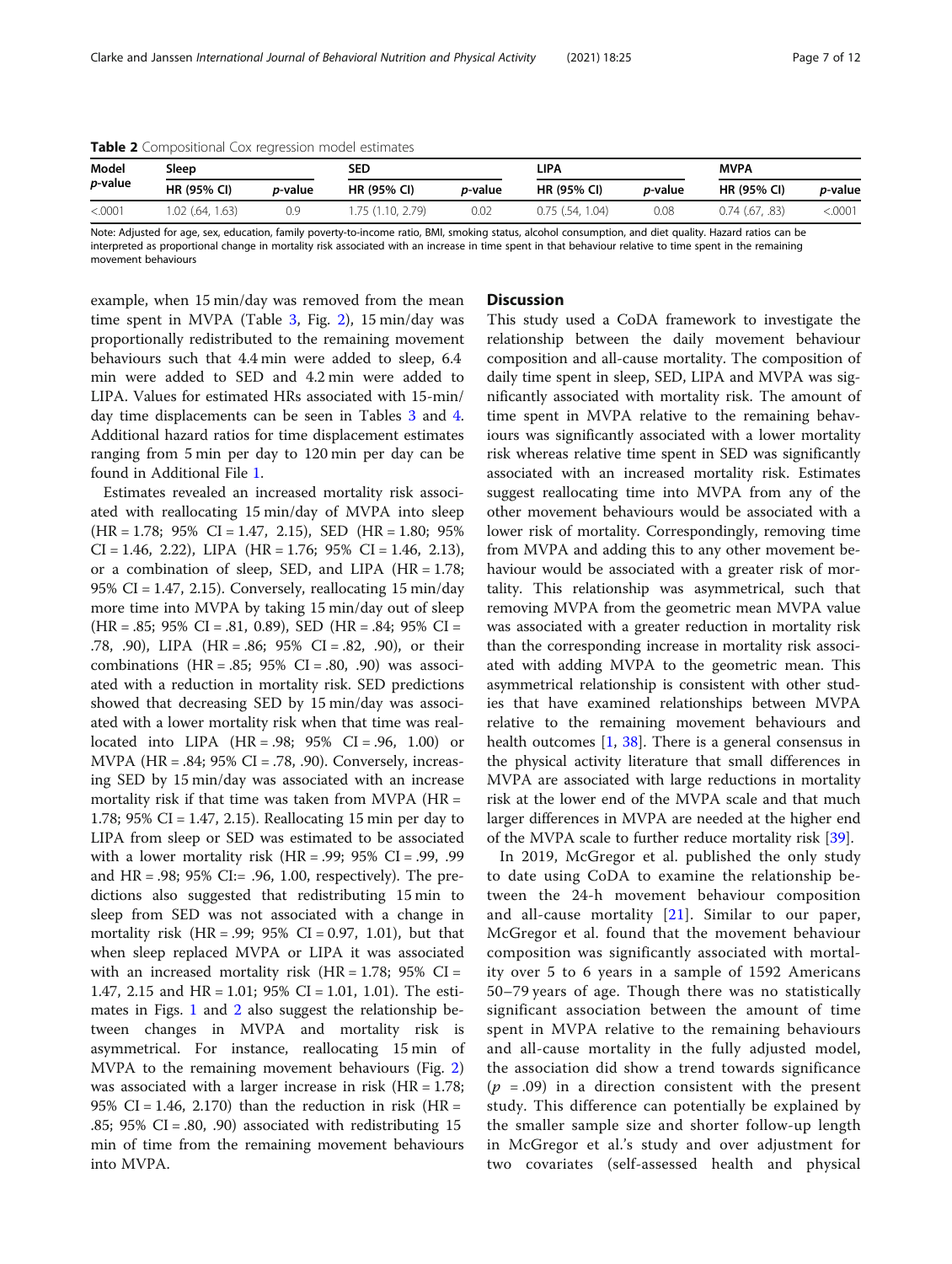<span id="page-7-0"></span>

limitations on movement) that lie on the causal pathway between movement behaviours and all-cause mortality. Typically, this kind of over adjustment can bias results towards the null, so true relationships may be obscured  $[40]$  $[40]$  $[40]$ . This paper further reports on

associations between relative time spent in sleep, SED and LIPA and all-cause mortality, which are not reported by McGregor et al.

One other study by von Rosen et al. investigated the relationship between the waking movement behaviour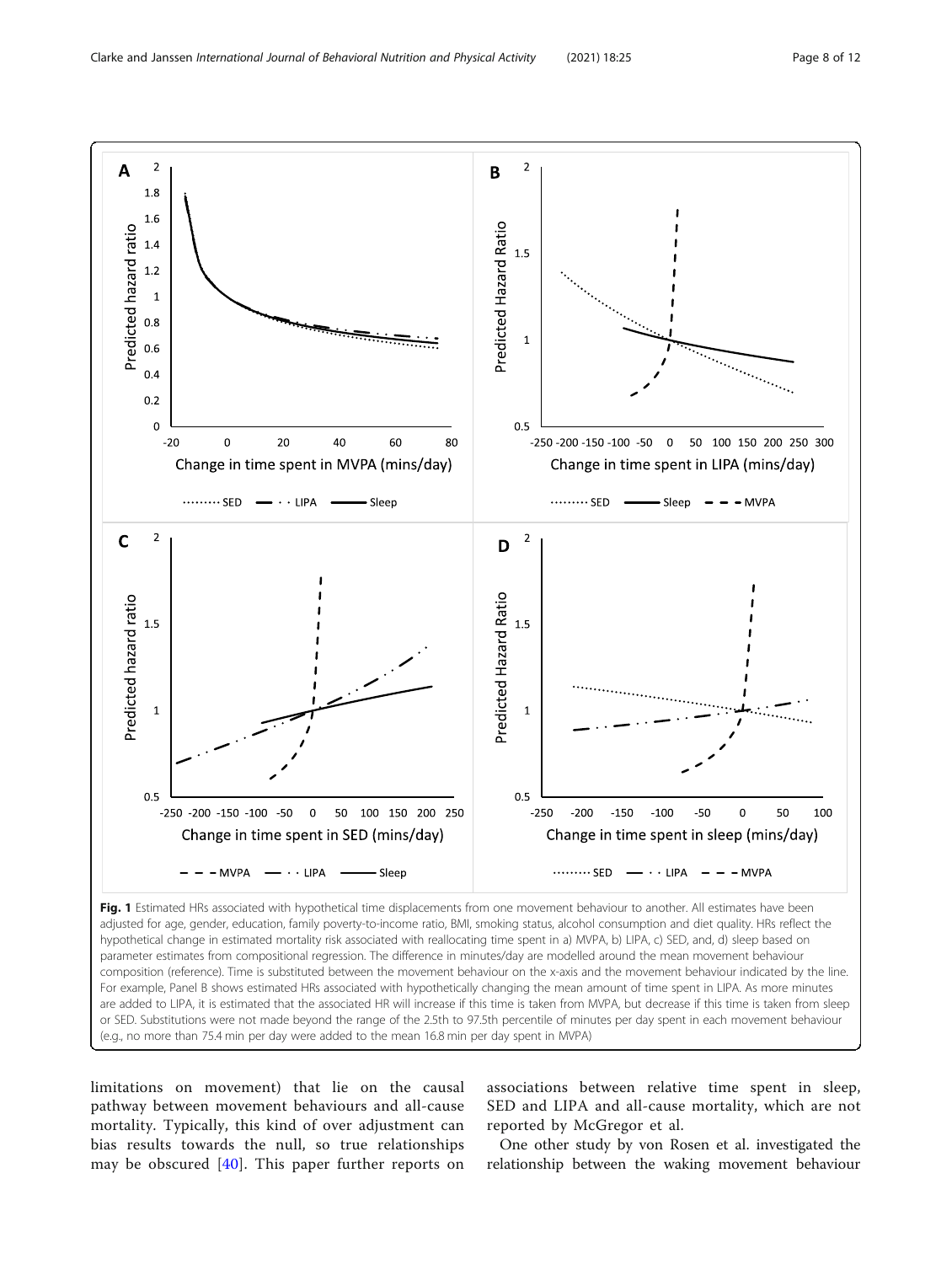<span id="page-8-0"></span>

composition and all-cause mortality but did not include sleep data [[41](#page-11-0)]. Lacking information on sleep limited the ability of these authors to consider all co-dependent parts of the 24-h movement behaviour composition within a CoDA paradigm. They found that time spent in SED relative to LIPA and MVPA was significantly associated with greater mortality risk  $(HR = 2.24; CI = 1.41,$ 3.56). Replacing SED with LIPA or MVPA was associated with reductions in mortality risk. The present study expanded on this by measuring all parts of the full 24-h movement behaviour composition, including sleep.

Key implications of our study include recommendations to preserve time spent in MVPA over time spent in other movement behaviours, especially for those with low levels of MVPA. Among those spending little to no time in MVPA, large reductions in mortality risk can occur by increasing time in MVPA regardless of which other movement behaviour that time is taken from. Limiting time spent in SED when possible is also recommended; the estimates from the time displacements suggest that reducing SED would reduce mortality risk irrespective of what movement behaviour that time is

Table 3 Estimated HRs for displacing 15 min between movement behaviours

| Remove<br>$15 \text{ min}$<br>per day<br>from | Add 15 min per day to |                   |                     |                       |  |  |
|-----------------------------------------------|-----------------------|-------------------|---------------------|-----------------------|--|--|
|                                               | Sleep                 | <b>SED</b>        | <b>LIPA</b>         | <b>MVPA</b>           |  |  |
| Sleep                                         | -                     | 1.01 (0.99, 1.03) | $0.99(0.99 - 0.99)$ | 0.85(0.81, 0.89)      |  |  |
| <b>SED</b>                                    | 0.99(0.97, 1.01)      | -                 | 0.98(0.96, 1.00)    | $0.84$ $(0.78, 0.90)$ |  |  |
| <b>LIPA</b>                                   | 1.01(1.01, 1.01)      | 1.02 (1.00, 1.04) |                     | $0.86$ $(0.82, 0.90)$ |  |  |
| <b>MVPA</b>                                   | 1.78 (1.47, 2.15)     | 1.80 (1.46, 2.22) | 1.76 (1.46, 2.13)   | -                     |  |  |

Note: Data presented as HR (95% confidence interval). All estimates have been adjusted for age, gender, education, family poverty-to-income ratio, BMI, smoking status, alcohol consumption, and diet quality. Hazard ratios reflect the estimated change in mortality risk associated with reallocating 15 min from the movement behaviour in the column to the movement behaviour in the row using the mean movement behaviour composition as the reference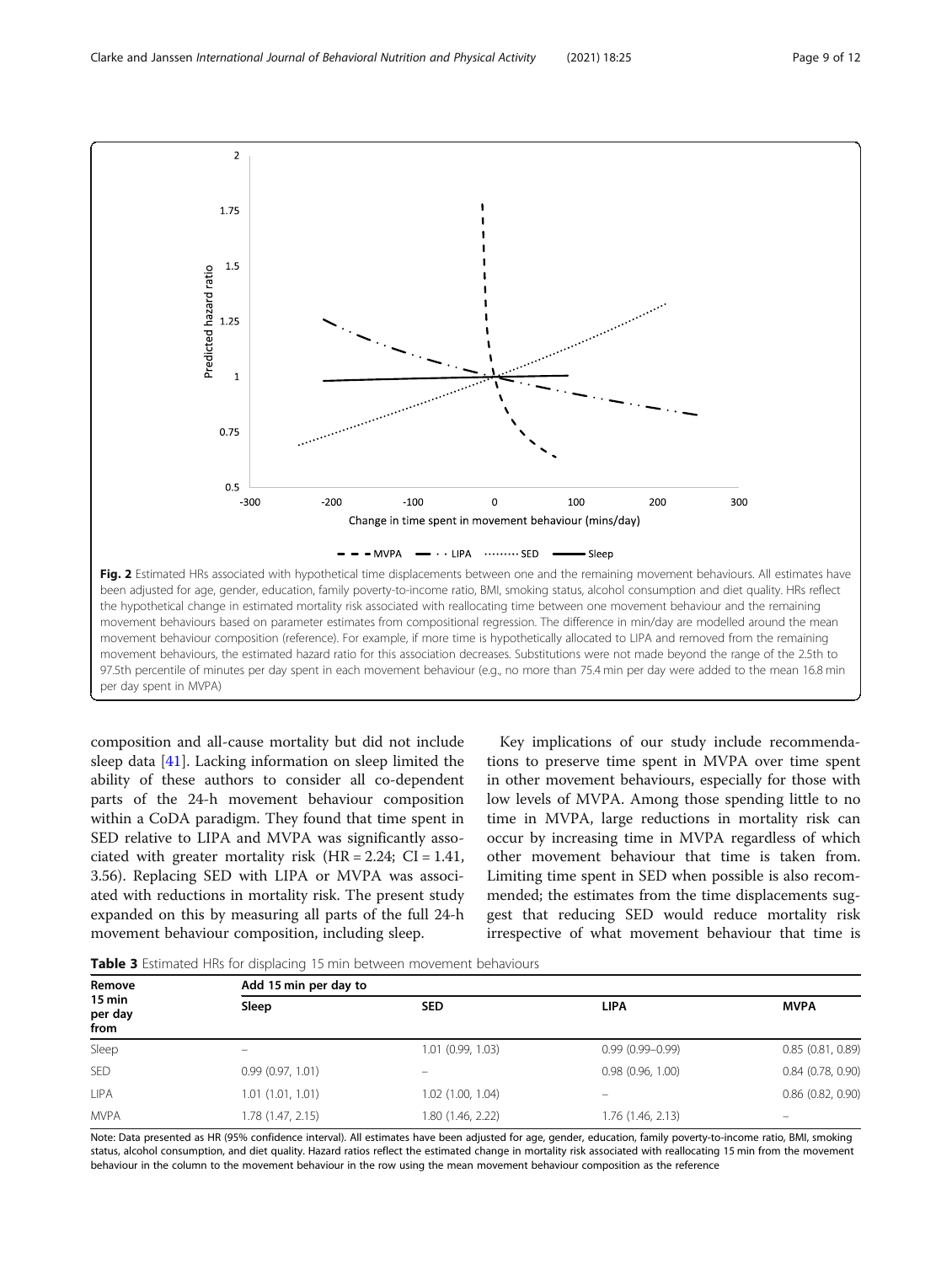| Movement<br>behaviour | Remove 15 min of column behaviour and add to remaining<br>behaviours | Add 15 min to column behaviour from remaining<br>behaviours |
|-----------------------|----------------------------------------------------------------------|-------------------------------------------------------------|
| Sleep                 | 1.00(0.99, 1.01)                                                     | 1.00(0.99, 1.01)                                            |
| <b>SED</b>            | 0.98(0.96, 1.00)                                                     | $1.02$ (1.00, 1.04)                                         |
| <b>LIPA</b>           | 1.01(1.00, 1.03)                                                     | 0.99(0.98, 1.00)                                            |
| <b>MVPA</b>           | 1.78 (1.46, 2.17)                                                    | 0.85(0.80, 0.90)                                            |

<span id="page-9-0"></span>Table 4 Estimated HRs for displacing 15 min between one and the remaining movement behaviours proportionally

Note: Data presented as HR (95% confidence interval). All estimates have been adjusted for age, gender, education, family poverty-to-income ratio, BMI, smoking status, alcohol consumption and diet quality. HRs reflect the estimated change in mortality risk associated with reallocating time from one movement behaviour to the remaining movement behaviours proportionally (or vice versa) using the mean movement behaviour composition as the reference

reallocated to. Insufficient levels of sleep should be addressed by reallocating time to sleep from SED, but not from physical activity (especially MVPA).

Key strengths of this study include the use of devicebased measures of physical activity and SED, its ability to examine the temporal relationship between the daily movement behaviour composition and all-cause mortality due to the prospective cohort study design, and the use of a novel analytic approach to analyze 24-h movement behaviour data in a large sample of adults. Moreover, this study used data from a nationally representative sample of Americans and the results should be generalizable to similar populations. There are also several limitations. Accelerometers, while an improvement over self-reported data, are imperfect measurement tools. MVPA stemming from participation in activities that are not step-based such as cycling, resistance training or swimming would have been underestimated. Due to the accelerometer cut-points, some LIPA, such as time spent standing, may have been misclassified as SED. Furthermore, accelerometers were removed at night and sleep duration was self-reported. As a result of this potential measurement error, non-differential misclassification could have occurred, which would likely have attenuated associations for the relative importance of these movement behaviours. Additionally, a large proportion of NHANES participants (36.4%) were removed from the analyses due to insufficient accelerometer data. If the relationship between daily movement behaviour composition and all-cause mortality risk was different between those with and without adequate accelerometer data, our results may be biased.

More research is needed applying CoDA techniques in movement behaviour research to further explore associations with health. For example, exploring potential differences in work-related SED and leisure-time and/or screen-time related SED. This could help elucidate possible differential effects of separate domains of SED. LIPA could also be broken up into lighter intensity LIPA and higher intensity LIPA to delve further into the importance of various behaviour intensities. Future studies should aim to use device-based measures all parts of the movement behaviour composition in conjunction with

self-reported time-use logs to reduce the potential for misclassification. Researchers should also consider collecting repeated measures of the movement behaviour composition to better capture habitual movement patterns over time and further elucidate temporal relationships.

# Conclusions

CoDA can help provide insight into the co-dependent relationships between movement behaviours and survival. In this study, the relative amount of time spent in MVPA and SED was significantly associated with a reduction and increase in mortality risk, respectively. Our estimates suggest replacing time spent in sleep, SED or LIPA with MVPA or replacing time spent in SED with any other movement behaviour would be associated with a lower mortality risk. Our results also suggest that insufficient sleep duration should be addressed by reallocating time into sleep from SED but not from LIPA or MVPA.

# Supplementary Information

The online version contains supplementary material available at [https://doi.](https://doi.org/10.1186/s12966-021-01092-0) [org/10.1186/s12966-021-01092-0.](https://doi.org/10.1186/s12966-021-01092-0)

# Additional file 1: Supplemental tables.

# Abbreviations

BMI: Body mass index; CoDA: Compositional data analysis; HR: Hazard ratio; ilr: Isometric log ratio; LIPA: Light intensity physical activity; MVPA: Moderateto-vigorous intensity physical activity; NHANES: National Health and Nutrition Examination Survey; SED: Sedentary behaviour

#### Acknowledgements

Not applicable.

# Authors' contributions

AC and IJ contributed to the conception of this work, analysis, and interpretation of the data. AC drafted this manuscript, which was edited by IJ. Both authors read and approved the final manuscript.

# Funding

AC was supported by a 2019–2020 R.S. McLaughlin Graduate Fellowship. IJ is funded by a Canada Research Chair. The funders had no role in the design, analysis, interpretation, and preparation of this manuscript.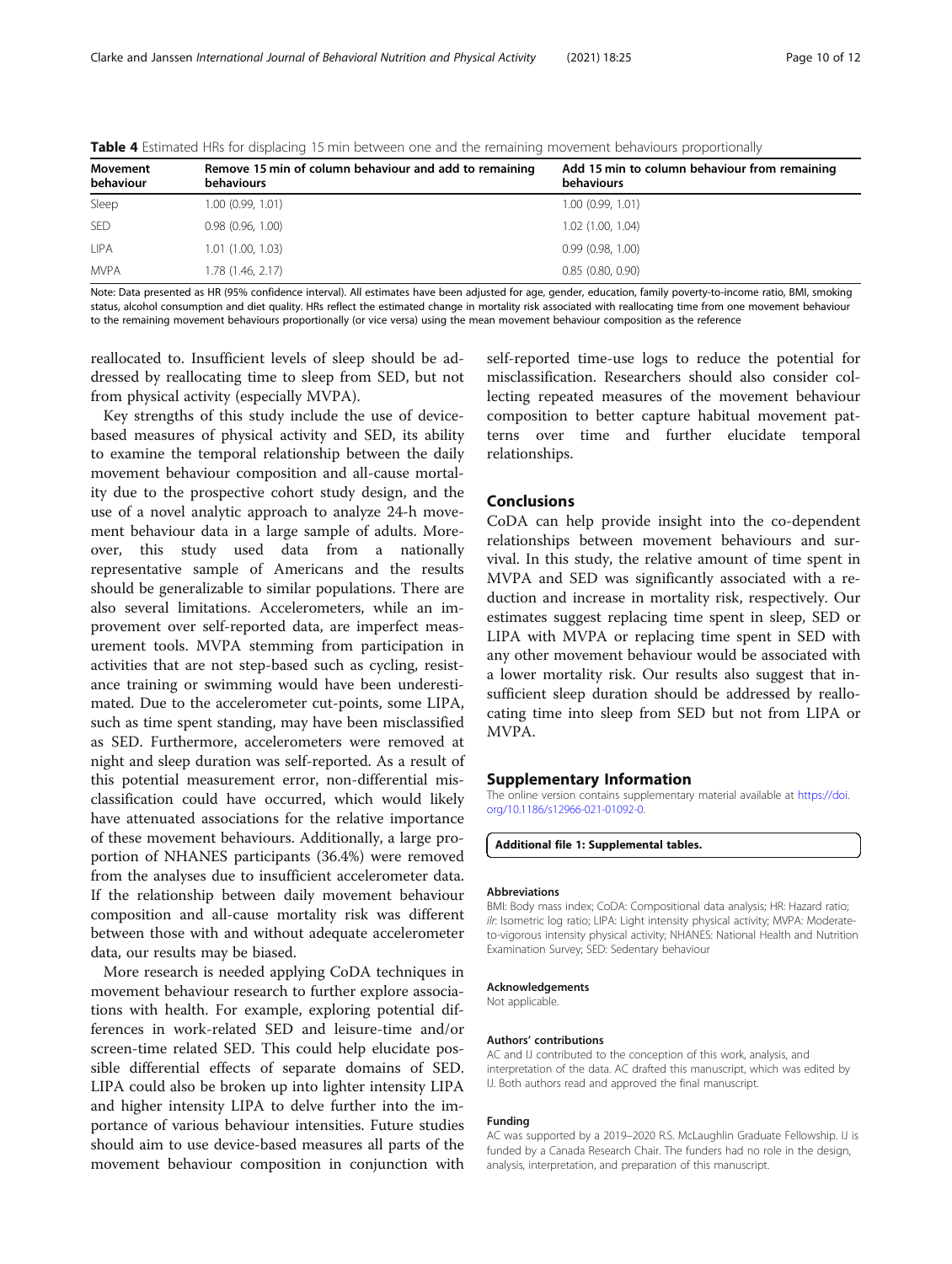# <span id="page-10-0"></span>Availability of data and materials

The NHANES datasets analyzed during the current study are freely and publicly available from the NHANES dedicated webpages hosted by the Center for Disease Control and Prevention. The main webpage [https://www.](https://www.cdc.gov/nchs/nhanes/index.htm) [cdc.gov/nchs/nhanes/index.htm](https://www.cdc.gov/nchs/nhanes/index.htm) provides access to the datasets, data documentation and information.

# Ethics approval and consent to participate

Ethics approval for the original study was obtained from the National Centre for Health Statistics Research Ethics Review Board (Protocol #2005–06). Participants provided consent to participate. Additional ethics approval for the secondary analysis performed here was obtained from the Queen's University Health Sciences Research Ethics Board (Protocol #6027194)

#### Consent for publication

Not applicable.

# Competing interests

The authors declare they have no competing interests.

# Received: 26 May 2020 Accepted: 26 January 2021 Published online: 06 February 2021

# References

- 1. Chastin SF, Palarea-Albaladejo J, Dontje ML, Skelton DA. Combined effects of time spent in physical activity, sedentary behaviors and sleep on obesity and cardio-metabolic health markers: a novel compositional data analysis approach. PLoS One. 2015;10(10):e0139984.
- 2. Pedišić Z, Dumuid D, Olds TS. Integrating sleep, sedentary behaviour, and physical activity research in the emerging field of time-use epidemiology: definitions, concepts, statistical methods, theoretical frameworks, and future directions. Kinesiology. 2017;49(2):1–18.
- 3. Warburton DER, Bredin SSD. Health benefits of physical activity: a systematic review of current systematic reviews. Curr Opin Cardiol. 2017;32(5):541–56.
- Saunders TJ, McIsaac T, Douillette K, Gaulton N, Hunter S, Rhodes RE, Prince SA, Carson V, Chaput JP, Chastin S, et al. Sedentary behaviour and health in adults: an overview of systematic reviews. Appl Physiol Nutr Metab. 2020; 45(10 (Suppl. 2)):S197–217.
- 5. Chaput JP, Dutil C, Featherstone R, Ross R, Giangregorio L, Saunders TJ, Janssen I, Poitras VJ, Kho ME, Ross-White A, et al. Sleep duration and health in adults: an overview of systematic reviews. Appl Physiol Nutr Metab. 2020; 45(10 (Suppl. 2)):S218–31.
- 6. Ekelund U, Tarp J, Steene-Johannessen J, Hansen BH, Jefferis B, Fagerland MW, Whincup P, Diaz KM, Hooker SP, Chernofsky A, et al. Dose-response associations between accelerometry measured physical activity and sedentary time and all cause mortality: systematic review and harmonised meta-analysis. BMJ. 2019;366:l4570.
- 7. Stamatakis E, Gale J, Bauman A, Ekelund U, Hamer M, Ding D. Sitting time, physical activity, and risk of mortality in adults. J Am Coll Cardiol. 2019; 73(16):2062–72.
- 8. Dumuid D, Stanford TE, Martin-Fernandez JA, Pedisic Z, Maher CA, Lewis LK, Hron K, Katzmarzyk PT, Chaput JP, Fogelholm M, et al. Compositional data analysis for physical activity, sedentary time and sleep research. Stat Methods Med Res. 2018;27:3726–38.
- Pedišić Ž. Measurement issues and poor adjustments for physical activity and sleep undermine sedentary behaviour research – the focus should shift to the balance between sleep, sedentary behaviour, standing and activity. Kinesiology. 2014;46(1):135–46.
- 10. Aitchinson J. The statistical analysis of compositional data. London: Blackburn Press; 2003.
- 11. Janssen I, Clarke AE, Carson V, Chaput JP, Giangregorio LM, Kho ME, Poitras VJ, Ross R, Saunders TJ, Ross-White A, et al. A systematic review of compositional data analysis studies examining associations between sleep, sedentary behaviour, and physical activity with health outcomes in adults. Appl Physiol Nutr Metab. 2020;45(10 (Suppl. 2)):S248–57.
- 12. Kim Y, Burns RD, Lee DC, Welk GJ. Associations of movement behaviors and body mass index: comparison between a report-based and monitor-based method using compositional data analysis. Int J Obes. 2021;45:266–75.
- 13. Verhoog S, Braun KVE, Bano A, van Rooij FJA, Franco OH, Koolhaas CM, Voortman T. Associations of activity and sleep with quality of life: a compositional data analysis. Am J Prev Med. 2020;59(3):412–9.
- 14. Powell C, Browne LD, Carson BP, Dowd KP, Perry IJ, Kearney PM, Harrington JM, Donnelly AE. Use of compositional data analysis to show estimated changes in Cardiometabolic health by reallocating time to light-intensity physical activity in older adults. Sports Med. 2020;50(1):205–17.
- 15. Del Pozo CB, Alfonso-Rosa RM, McGregor D, Chastin SF, Palarea-Albaladejo J, Del Pozo CJ. Sedentary behaviour is associated with depression symptoms: compositional data analysis from a representative sample of 3233 US adults and older adults assessed with accelerometers. J Affect Disord. 2020;265:59–62.
- 16. Amagasa S, Inoue S, Murayama H, Fujiwara T, Kikuchi H, Fukushima N, Machida M, Chastin S, Owen N, Shobugawa Y. Associations of sedentary and physically-active behaviors with cognitive-function decline in community-dwelling older adults: compositional data analysis from the NEIGE study. J Epidemiol. 2020;30:503–8.
- 17. Lee J, Walker ME, Matthews KA, Kuller LH, Ranjit N, Gabriel KP. Associations of physical activity and sleep with cardiometabolic risk in older women. Prev Med Rep. 2020;18:101071.
- 18. Farrahi V, Kangas M, Walmsley R, Niemela M, Kiviniemi A, Puukka K, Collings PJ, Korpelainen R, Jamsa T. Compositional associations of sleep and activities within the 24-H cycle with Cardiometabolic health markers in adults. Med Sci Sports Exerc. 2021;53:324–32.
- 19. Larisch LM, Kallings LV, Hagstromer M, Desai M, von Rosen P, Blom V. Associations between 24 h Movement Behavior and Mental Health in Office Workers. Int J Environ Res Public Health. 2020;17(17):6214.
- 20. Johansson MS, Sogaard K, Prescott E, Marott JL, Schnohr P, Holtermann A, Korshoj M. Can we walk away from cardiovascular disease risk or do we have to 'huff and puff'? A cross-sectional compositional accelerometer data analysis among adults and older adults in the Copenhagen City heart study. Int J Behav Nutr Phys Act. 2020;17(1):84.
- 21. McGregor DE, Palarea-Albaladejo J, Dall PM, Del Pozo CB, Chastin SF. Compositional analysis of the association between mortality and 24-hour movement behaviour from NHANES. Eur J Prev Cardiol. 2019; [https://doi.](https://doi.org/10.1177/2047487319867783) [org/10.1177/2047487319867783.](https://doi.org/10.1177/2047487319867783)
- 22. Trost SG, Pate RR, Freedson PS, Sallis JF, Taylor WC. Using objective physical activity measures with youth: how many days of monitoring are needed? Med Sci Sports Exerc. 2000;32(2):426–31.
- 23. Ricardo LIC, Wendt A, Galliano LM, de Andrade MW, Nino Cruz GI, Wehrmeister F, Brage S, Ekelund U, Crochemore MSI. Number of days required to estimate physical activity constructs objectively measured in different age groups: findings from three Brazilian (Pelotas) populationbased birth cohorts. PLoS One. 2020;15(1):e0216017.
- 24. Strain T, Wijndaele K, Sharp SJ, Dempsey PC, Wareham N, Brage S. Impact of follow-up time and analytical approaches to account for reverse causality on the association between physical activity and health outcomes in UK biobank. Int J Epidemiol. 2020;49(1):162–72.
- 25. Zipf G, Chiappa M, Porter KS, Ostchega Y, Lewis BG, Dostal J. National health and nutrition examination survey: plan and operations. Vital Health Stat 1. 1999-2010;2013(56):1–37.
- 26. Curtin LR, Mohadjer LK, Dohrmann SM, Montaquila JM, Kruszan-Moran D, Mirel LB, Carroll MD, Hirsch R, Schober S, Johnson CL. The National Health and nutrition examination survey: sample design. Vital Health Stat 2. 1999- 2006;2012(155):1–39.
- 27. Hirshkowitz M, Whiton K, Albert SM, Alessi C, Bruni O, DonCarlos L, Hazen N, Herman J, Katz ES, Kheirandish-Gozal L, et al. National Sleep Foundation's sleep time duration recommendations: methodology and results summary. Sleep Health. 2015;1:40–3.
- 28. Centers for Disease Control and Prevention, U.S. Department of Health and Human Services:NHANES 2005–2006: Physical Activity Monitor Data Documentation, Codebook, and Frequencies (Available from: [https://wwwn.](https://wwwn.cdc.gov/Nchs/Nhanes/2005-2006/PAXRAW_D.htm) [cdc.gov/Nchs/Nhanes/2005-2006/PAXRAW\\_D.htm](https://wwwn.cdc.gov/Nchs/Nhanes/2005-2006/PAXRAW_D.htm), accessed: Aug 8, 2020) (Accessed:
- 29. Choi L, Liu Z, Matthews CE, Buchowski MS. Validation of accelerometer wear and nonwear time classification algorithm. Med Sci Sports Exerc. 2011;43(2): 357–64.
- 30. Colley R, Connor Gorber S, Tremblay MS. Quality control and data reduction procedures for accelerometry-derived measures of physical activity. Health Rep. 2010;21(1):63–9.
- 31. Troiano RP, Berrigan D, Dodd KW, Masse LC, Tilert T, McDowell M. Physical activity in the United States measured by accelerometer. Med Sci Sports Exerc. 2008;40(1):181–8.